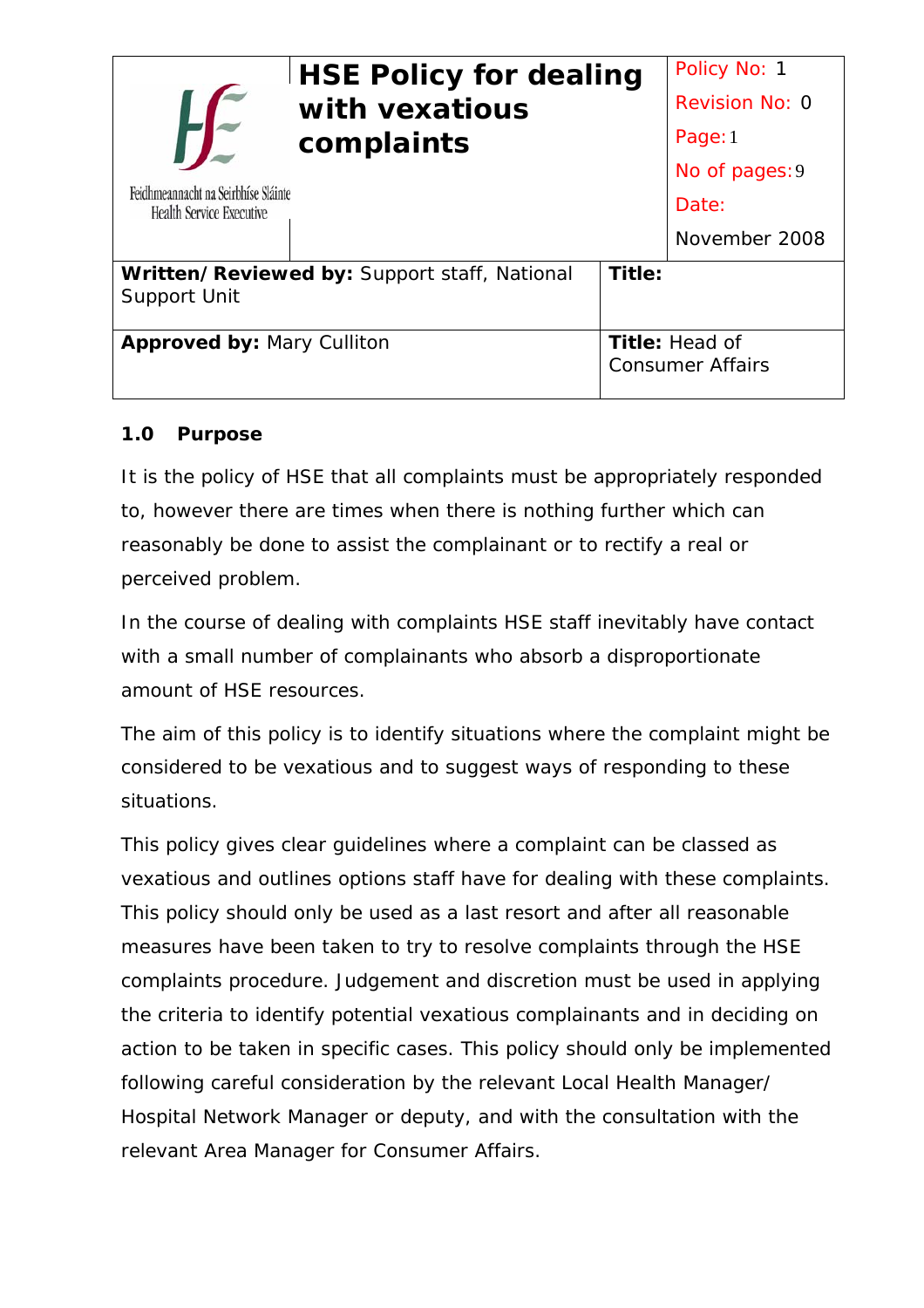

### **2.0 Scope**

This policy applies to all HSE employees.

### **3.0 Definition of a Vexatious Complaint**

Complainants (and/or anyone acting on their behalf) may be deemed to be vexatious where previous or current contact with them shows that they meet two or more of the following criteria:

Where complainants:

- 1. Persist in pursuing a complaint and the HSE complaints procedure has been fully and properly implemented and exhausted;
- 2. Persistently change the substance of a complaint or continually raise new issues or seek to prolong contact by continually raising further concerns or questions upon receipt of a response whilst the complaint is being addressed. Care must be taken, however, not to disregard new issues which are significantly different from the original complaint as they need to be addressed as separate complaints;
- 3. Are repeatedly unwilling to accept documented evidence given as being factual or deny receipt of adequate response in spite of correspondence specifically answering their questions or do not accept that facts can sometimes be difficult to verify when a long period of time has elapsed;
- 4. Repeatedly do not clearly identify the precise issues which they wish to have investigated, despite reasonable efforts of HSE to help them specify their concerns, and/or where the concerns identified are not within the remit of HSE to investigate;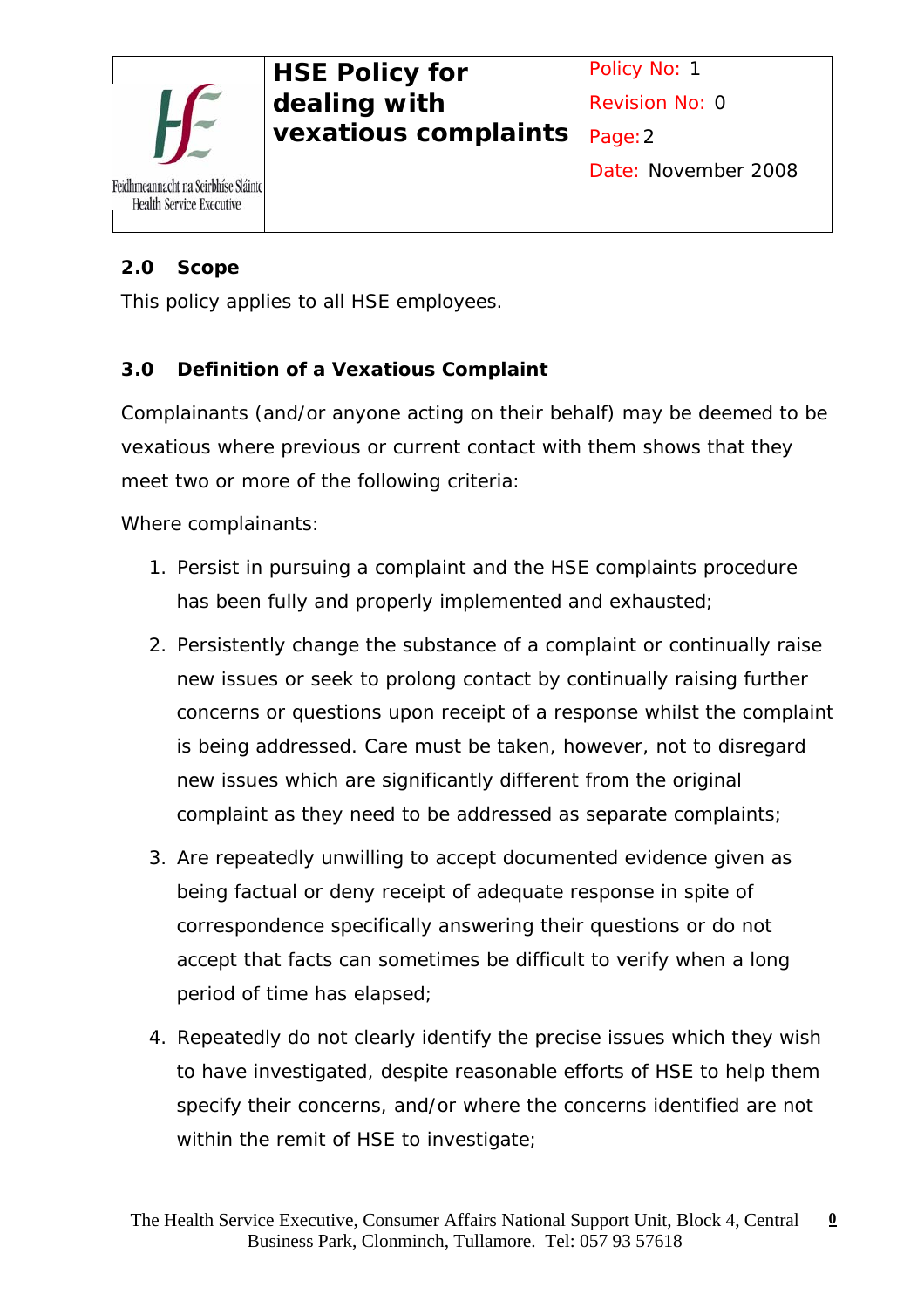

- 5. Regularly focus on a trivial matter to an extent which is out of proportion to its significance and continue to focus on this point. Determining what a trivial matter is can be subjective therefore careful judgement must be used in applying this criterion;
- 6. Have threatened or used physical violence towards staff at any time this will, in itself, cause personal contact with the complainant and/or their representatives to be discontinued and the complaint will, thereafter only be continued through written communication. All such incidents must be documented;
- 7. Have in the course of addressing a registered complaint, had an excessive number of contacts with HSE, placing unreasonable demands on staff. For the purposes of determining an excessive number, a contact may be in person, by telephone, letter, e-mail or fax. Discretion must be used in determining the precise number of "excessive contacts" applicable under this section, using judgement based on the specific circumstances of each individual case;
- 8. Have harassed or been personally abusive or verbally aggressive on more than one occasion towards staff dealing with the complaint. Staff must recognise that complainants may sometimes act out of character in times of stress, anxiety or distress and will make reasonable allowances for this. All instances of harassment, abusive or verbally aggressive behaviour must be documented.
- 9. Are known to have recorded meetings or face-to-face/telephone conversations without the prior knowledge and consent of other parties involved;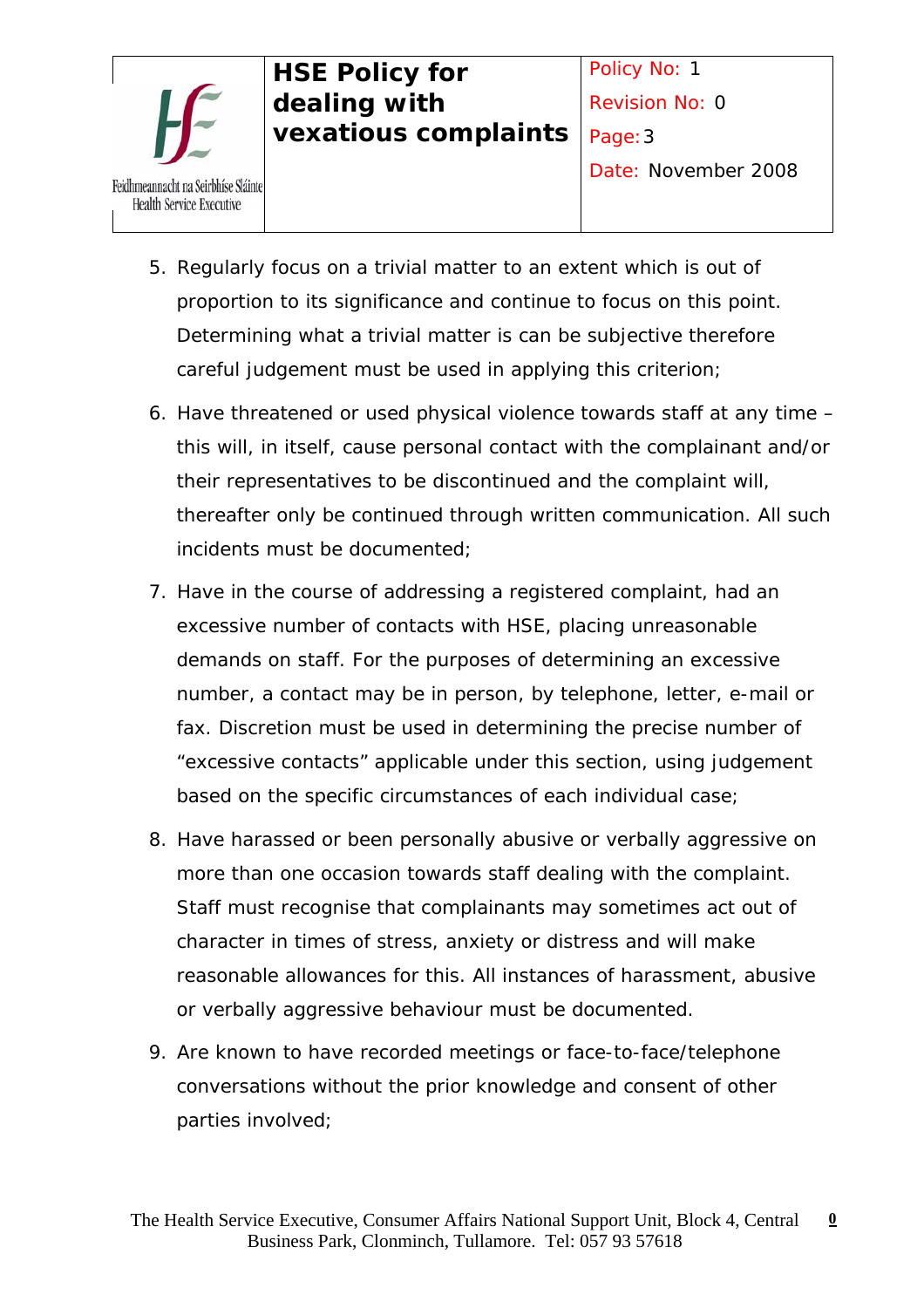

10. Display unreasonable demands or expectations and fail to accept that these may be unreasonable (e.g. insist on responses to complaints or enquiries being provided more urgently than is reasonable or normal recognised practice).

## **4.0 Process**

In determining the options for dealing with vexatious complaints it is important to ensure that:

- 1. The complaints procedure has been correctly followed so far as possible and that no material element of a complaint has been overlooked or inadequately addressed.
- 2. Staff dealing with complaints appreciate that even habitual or vexatious complaints may have aspects which contain some substance.

Where complainants have been identified as vexatious in accordance with the criteria identified above, the Local Health Manager, Hospital Network Manager or deputy will determine what action needs to be taken. The Local Health Manager, Hospital Network Manager or deputy will implement such action and will notify complainants in writing of the reasons why they have been classified as vexatious and the action to be taken. This notification will be copied for the information of others involved, e.g. complaints officer, Area Manager for Consumer Affairs. A record must be kept for future reference of the reasons why a complainant has been classified as vexatious.

Local Health Manager, Hospital Network Manager or deputy may decide to deal with complaints in one of more of the following ways: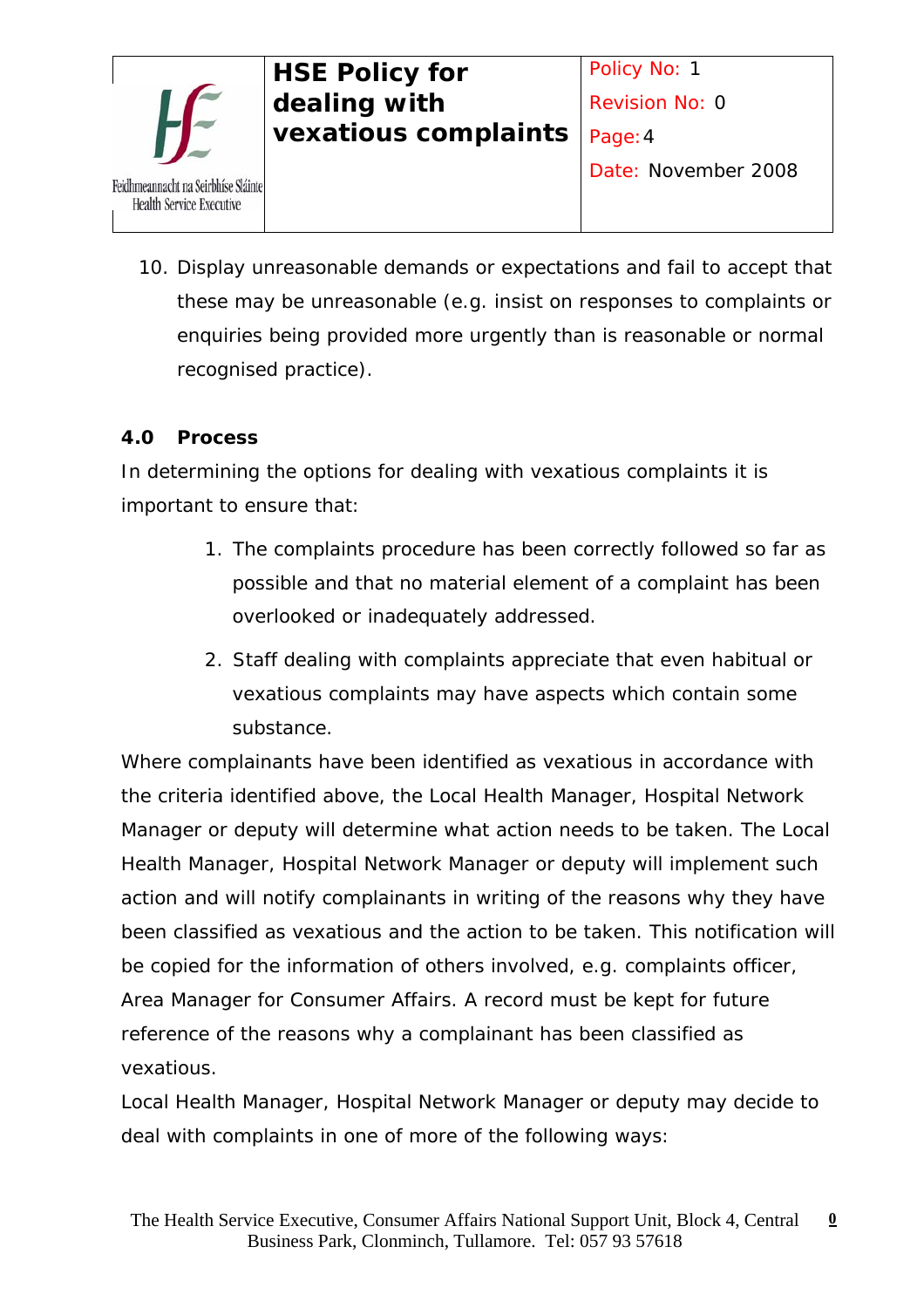

- Try to resolve the matters, before invoking this policy, by drawing up a signed "agreement" with the complainant which sets out a code of behaviour for the parties involved if HSE is to continue processing the complaint. If these terms are contravened, consideration would then be given to implementing other action as indicated in this section.
- Decline contact with the complainant either in person, by telephone, by fax, by letter or any combination of these, provided that one form of contact is maintained.
- Notify the complainant in writing that HSE has responded fully to the points raised and has tried to resolve the complaint but there is nothing more to add and continuing contact on the matter will serve no useful purpose. The complainant should also be notified that the correspondence is at an end and that further letters received will be acknowledged but not answered.
- Inform the complainant that in extreme circumstances HSE reserves the right to pass unreasonable or vexatious complaints to its solicitors/report to Gardai.
- Temporarily suspend all contact with the complainant or investigation of a complaint whilst seeking legal advice.

If found to be vexatious, HSE will not pursue the complaint any further. However, this does not remove the complainant's right to submit their complaint to independent agencies, such as the Ombudsman or the Ombudsman for Children.

If a complaint is found to be vexatious, there will be no record of the complaint in the file of the staff member/service about which the complaint was made.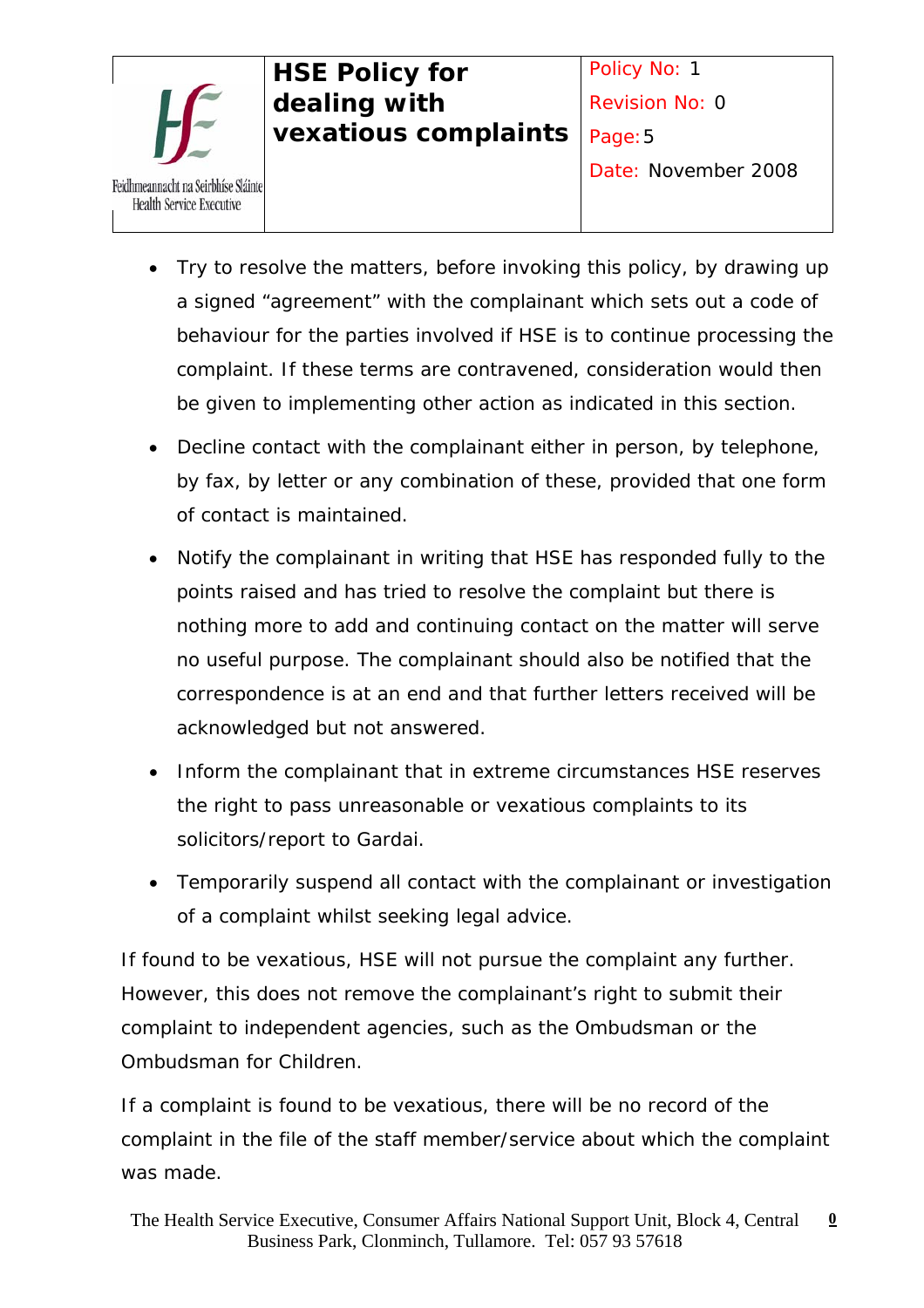

Date: November 2008

## **4.0 Withdrawing 'Vexatious' status**

Once complainant has been deemed vexatious there needs to be a mechanism for withdrawing this status at a later date if, for example, complainant subsequently demonstrates a more reasonable approach or he/she submits a further complaint for which normal complaints procedures would appear appropriate. Staff should previously have used discretion in recommending 'vexatious' status at the outset and discretion should be similarly used in recommending that this status be withdrawn when appropriate. Where this appears to be the case discussion will be held with the relevant Local Health Manager, Hospital Network Manager or deputy. Subject to their approval normal contact with the complainant and application of HSE complaints procedure will then be resumed.

## **5.0 Frequency of Review of SOP**

This Policy will be reviewed every twelve months thereafter.

## **6.0 Method used to Review Operation of the Policy**

Audit tools, check lists and data collected on a routine basis to demonstrate level of performance.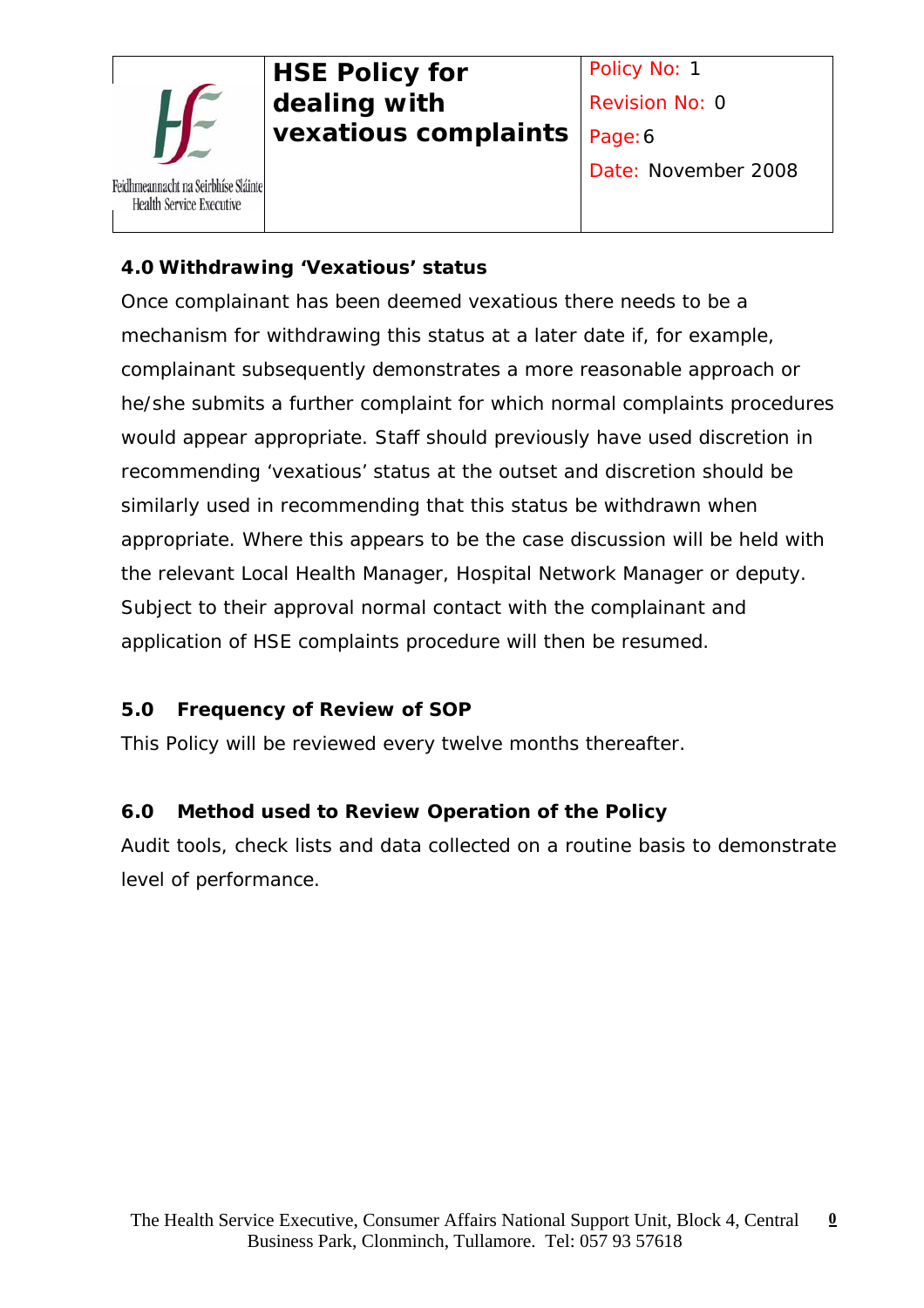

# **Guidance on Dealing with Problem Callers**

### **Definitions**

Calls can be made:

- By telephone
- By e-mail
- By fax
- In person

### **Inappropriate words:**

Include all swear words, racist or sexist language, or words used to abuse individuals.

### **Inappropriate behaviour:**

Includes making an unacceptable number of calls during any defined period, e.g. more than once a day without offering any new relevant information, calling repeatedly when already advised the person they are seeking is absent, calling or coming to the office when advised in writing that no further contact should be made, calling or coming to the office when advised in writing that no further comment will be made, coming to the office when specifically advised not to do so.

#### **Procedure**

After each call make a brief note of the date and time and the type of language/behaviour. Retain a copy for your own records. If a caller is persistent, i.e. more than 3 calls, bring this to the attention of your manager.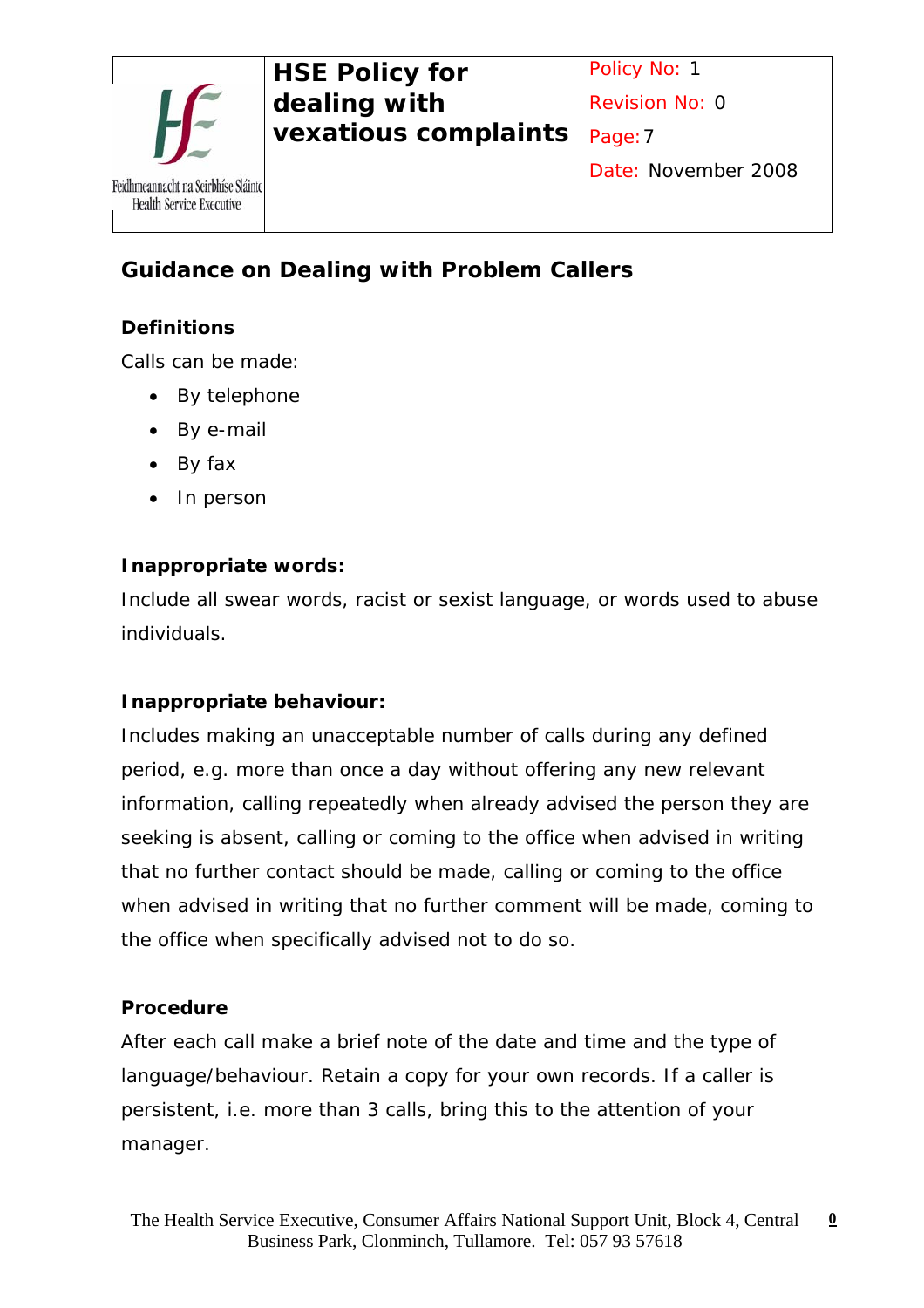

## **Abusive callers**

- 1. When a caller first uses language that is unacceptable inform them this is not acceptable and ask them to stop.
- 2. If the caller continues remind them that you have asked them to stop and that you will disconnect the call if he/she continues.
- 3. If the caller continues advise that you intend to disconnect and that they must not call again unless they cease using unacceptable language.
- 4. If the caller continues disconnect.
- 5. If the caller calls back repeat Step 2 and inform caller that his/her behaviour could be regarded as abusive and it is HSE policy not to prolong telephone calls that the staff member deems abusive. Repeat Step 4.

## **Persistent Callers**

- 1. Advise the caller that you are aware that he/she has made previous calls.
- 2. Advise the caller that the issue he/she is seeking to resolve is being addressed / has been answered to the best of our ability and that nothing further can be done.
- 3. Advise the caller that you are unable to spend any further time discussing the matter and that you therefore intend to disconnect the call.